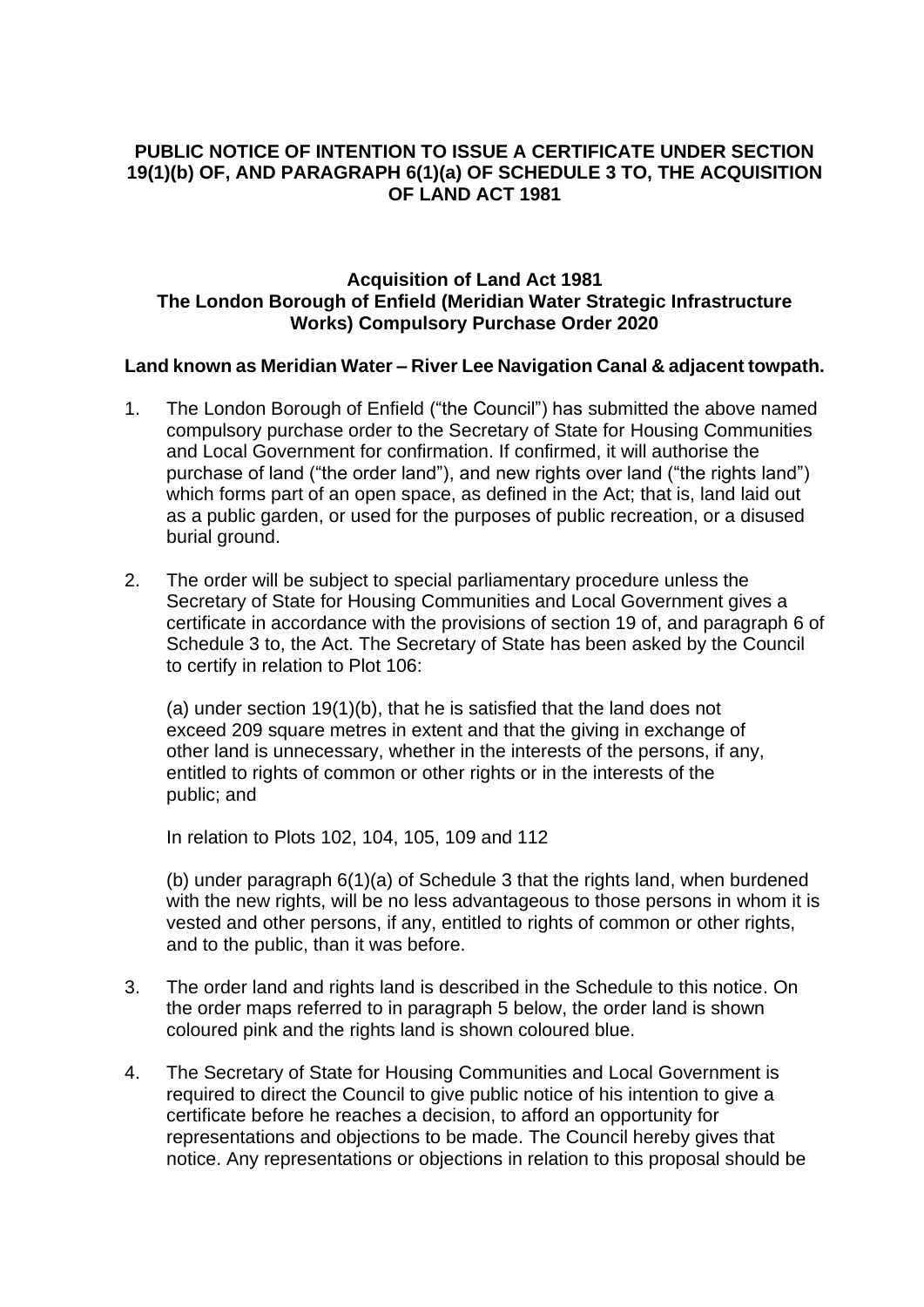addressed to the Planning Casework Unit via Email where possible to [pcu@communities.gov.uk](mailto:pcu@communities.gov.uk) or in writing to:

The Planning Casework Unit 5 St Philips Place Colmore Row **Birmingham** B3 2PW

by 11 December 2020 quoting reference PCU/S19/Q5300/3258665.

- 5. Copies of the compulsory purchase order, the order maps showing the order land, the rights land and a plan of the open space are on deposit at:
	- Notice board outside main entrance to Civic Centre, Silver Street, Enfield EN1 3XA (please note the Order schedule is not available to view at this location); and
	- [www.enfield.gov.uk/MeridianWaterCPO](http://www.enfield.gov.uk/MeridianWaterCPO)
- 6. The Secretary of State for Housing Communities and Local Government may, if he considers it expedient, hold a public inquiry into the matter.

# **SCHEDULE**

#### **THE ORDER LAND**

| Number on map (1) | Extent, description and situation of the land (2)                                                                                                                                                                                                                                                                                                                                                                                                                                                                                                                                                                                                                                                                                       |
|-------------------|-----------------------------------------------------------------------------------------------------------------------------------------------------------------------------------------------------------------------------------------------------------------------------------------------------------------------------------------------------------------------------------------------------------------------------------------------------------------------------------------------------------------------------------------------------------------------------------------------------------------------------------------------------------------------------------------------------------------------------------------|
|                   |                                                                                                                                                                                                                                                                                                                                                                                                                                                                                                                                                                                                                                                                                                                                         |
| 102               | The right for the Acquiring Authority and its lessees, licensees, successors in title,<br>assigns and those authorised by any of these to (i) swing the jib of a crane, loaded or<br>unloaded, through the airspace over the River Lea (ii) carry out works in connection with<br>the construction of the River Lea Bridge and (iii) access to inspect and maintain the<br>bridge over 56 square metres, or thereabouts, of river, bed and banks (River Lee<br>Navigation) situated to the west of the former site of Stonehill Business Park, London<br>Borough of Enfield                                                                                                                                                             |
| 104               | The right for the Acquiring Authority and its lessees, licensees, successors in title,<br>assigns and those authorised by any of these to (i) swing the jib of a crane, loaded or<br>unloaded, through the airspace over the River Lea (ii) carry out works in connection with<br>the construction of the River Lea Bridge (iii) construct a bridge to accommodate a<br>carriageway built to adoptable standards (iv) use the bridge for the purposes of<br>pedestrian and vehicular traffic and (v) inspect, repair and maintain the bridge over 318<br>square metres, or thereabouts, of river, bed and banks (River Lee Navigation) situated to<br>the west of the former site of Stonehill Business Park, London Borough of Enfield |